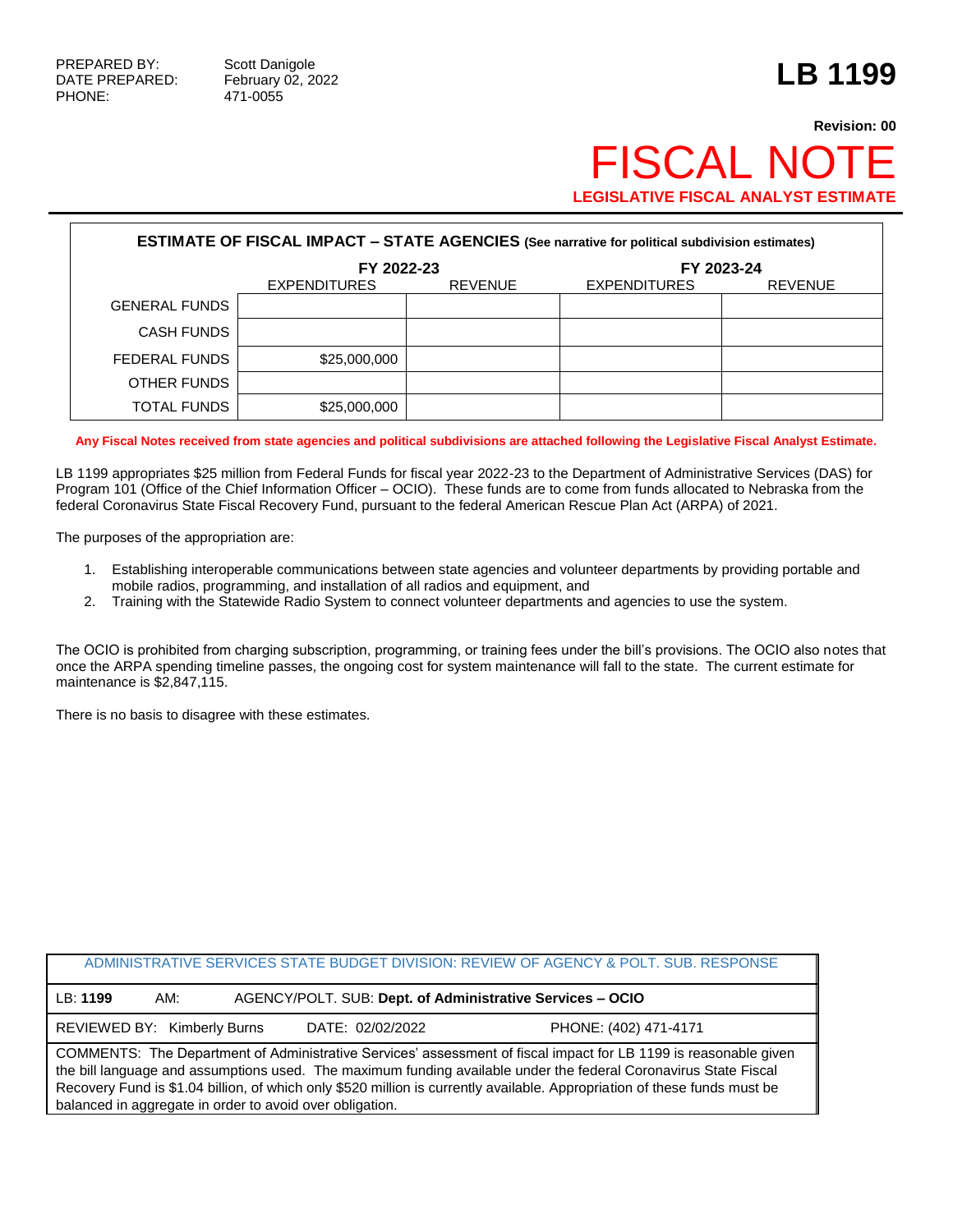**Please complete ALL (5) blanks in the first three lines. 2022**

| LB <sub>(1)</sub><br>1199 |                                                 |                                                                                               |                                                                   | <b>FISCAL NOTE</b> |  |  |
|---------------------------|-------------------------------------------------|-----------------------------------------------------------------------------------------------|-------------------------------------------------------------------|--------------------|--|--|
|                           | State Agency OR Political Subdivision Name: (2) | Department of Administrative Services (DAS) Office of the<br>Chief Information Officer (OCIO) |                                                                   |                    |  |  |
| Prepared by: $(3)$        | Nicole S Zimmermann                             | Date Prepared: (4) 1-24-2022                                                                  | Phone: $(5)$                                                      | 402-471-4385       |  |  |
|                           |                                                 |                                                                                               | <b>ESTIMATE PROVIDED BY STATE AGENCY OR POLITICAL SUBDIVISION</b> |                    |  |  |
|                           |                                                 | FY 2022-23                                                                                    |                                                                   | FY 2023-24         |  |  |
|                           | <b>EXPENDITURES</b>                             | <b>REVENUE</b>                                                                                | <b>EXPENDITURES</b>                                               | <b>REVENUE</b>     |  |  |
| <b>GENERAL FUNDS</b>      |                                                 |                                                                                               | See Below                                                         |                    |  |  |
| <b>CASH FUNDS</b>         |                                                 |                                                                                               |                                                                   |                    |  |  |
| <b>FEDERAL FUNDS</b>      | 25,000,000                                      |                                                                                               |                                                                   |                    |  |  |
| <b>OTHER FUNDS</b>        |                                                 |                                                                                               |                                                                   |                    |  |  |
| <b>TOTAL FUNDS</b>        | 25,000,000                                      |                                                                                               | See Below                                                         |                    |  |  |

**Explanation of Estimate:**

LB 1199 as introduced would appropriate \$25 million in federal funds from the Federal Coronavirus State Fiscal Recovery Fund pursuant to the federal American Rescue Plan Act (ARPA) to establish interoperable communications between state agencies and volunteer departments by providing portable and mobile radios, including programing, installation, and training.

Section 1(2)(b) prohibits the Office of the Chief Information Officer (OCIO) from charging any subscription, programming or training fee after a volunteer department receives a grant from the program.

The life expectancy of a radio is twenty years. In the table below the twenty-year State Radio System (SRS) costs are estimated to be \$2,847,115. This represents the ongoing costs to maintain the radios on the system.

Once the timeline to expend the ARPA funds has passed, General Funds would need to be appropriated to the OCIO every fiscal year for the ongoing costs to maintain the radios on the system, as LB 1199 prohibits the COIO from charging a participant of the grant program.

It is also assumed that after the life expectancy of a radio is met, any replacement radios and associated costs would be paid by the volunteer department that received the original grant.

The estimated one-time cost per department are listed below:

|                                    | Per Department  | <b>Estimated Departments</b> | <b>Total Projected Costs</b> |            |
|------------------------------------|-----------------|------------------------------|------------------------------|------------|
| All Band Mobil radio (1)           | 8.540.00        | 495                          | \$                           | 4,227,300  |
| All Band portable radio (1)        | 8,540.00        | 495                          | S                            | 4,227,300  |
| Digital Vehicle Repeater (1)       | \$<br>16,800.00 | 495                          | \$                           | 8,316,000  |
| Programming and Installation (1)   | \$<br>850.00    | 495                          | \$                           | 420,750    |
| SRS Cost 20 years                  | \$<br>5.751.75  | 495                          | \$                           | 2,847,115  |
| Training (per dept)                | 2,500.00        | 495                          | \$                           | 1,237,500  |
| Project Management (per dept)      | 4,769.07        | 495                          | \$                           | 2,360,689  |
| General Admin (per dept)           | 2.754.24        | 495                          | \$                           | 1,363,346  |
| Total One Time Cost per Department | 50,505.06       | 495                          | \$                           | 25,000,000 |